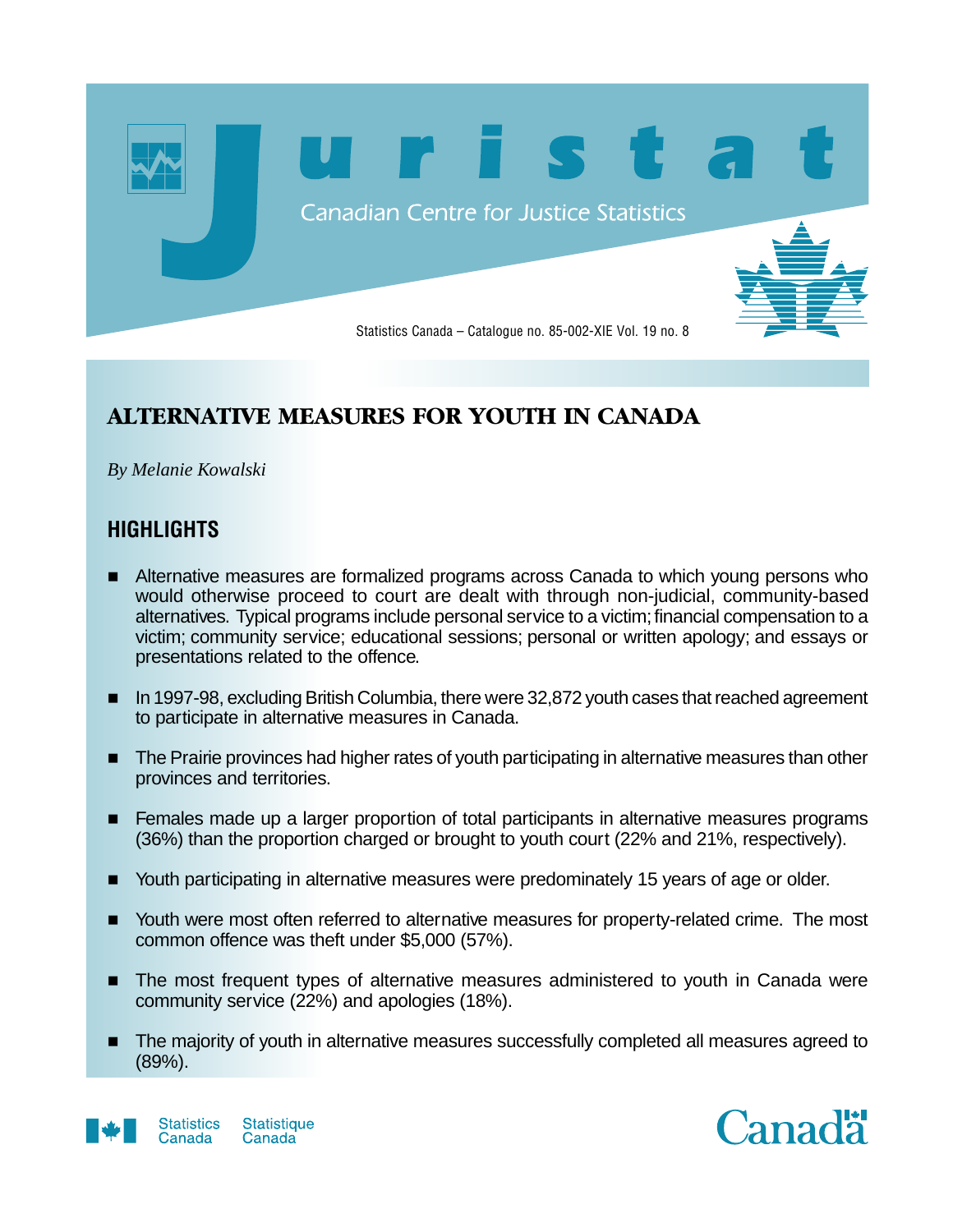#### **Ordering/Subscription information**

luristat ※

#### **All prices exclude sales tax**

Catalogue no. 85-002-XPE, is published in a **paper version** for \$10.00 per issue or \$93.00 for an annual subscription in Canada. Outside Canada the cost is US\$10.00 per issue or US\$93.00 for an annual subscription. Catalogue no. 85-002-XIE, is available on Internet for \$8.00 cdn per issue or \$70.00 cdn for an annual subscription. Please send orders to Statistics Canada, Operations and Integration Division, Circulation Management, 120 Parkdale Avenue, Ottawa, Ontario, K1A 0T6 or by dialling **(613) 951-7277** or **1 800 700-1033**, by fax **(613) 951-1584** or **1 800 889-9734** or by Internet: order@statcan.ca. For change of address, please provide both old and new addresses. Statistics Canada publications may also be purchased from authorized agents, bookstores and local Statistics Canada offices.

June 1999 Catalogue no. 85-002-XPE ISSN 0715-271X Catalogue no. 85-002-XIE ISSN 1209-6393

Published by authority of the Minister responsible for Statistics Canada.

© Minister of Industry, 1999

All rights reserved. No part of this publication may be reproduced, stored in a retrieval system or transmitted in any form or by any means, electronic, mechanical, photocopying, recording or otherwise without prior written permission from Licence Services, Marketing Division, Statistics Canada, Ottawa, Ontario, Canada K1A 0T6.

#### **Note of appreciation**

Canada owes the success of its statistical system to a long-standing partnership between Statistics Canada, the citizens of Canada, its businesses and governments. Accurate and timely statistical information could not be produced without their continued cooperation and goodwill.

#### **Standards of service to the public**

Statistics Canada is committed to serving its clients in a prompt, reliable and courteous manner and in the official language of their choice. To this end, the agency has developed standards of service which its employees observe in serving its clients. To obtain a copy of these service standards, please contact your nearest Statistics Canada Regional Reference Centre.

The paper used in this publication meets the minimum requirements of American National Standard for Information Sciences – Permanence of Paper for Printed Library Materials, ANSI Z39.48 – 1984.

**INTRODUCTION**

In Canada, diversion is an alternative to the formal court process which is available to persons in conflict with the law. Diversion can take two forms: police discretion or alternative measures (see Box 1 for a description of police discretion).

Alternative measures, which are the focus of this report, aim to divert persons accused of less serious offences out of the formal justice system. Alternative measures programs provide these persons with the opportunity to avoid the consequences of having a criminal record<sup>1</sup>, while holding them accountable in a manner which is visible to the community. Additionally, by dealing with offenders at an earlier stage of the justice system, alternative measures programs are meant to reduce the number of persons coming into the traditional court system.

**Box 1**

#### **What is Police Discretion?**

Police discretion is a measure used by police officers to keep persons alleged to have committed a crime from being involved in the formal justice system. If the youth is a first-time offender and the offence is relatively minor, the police officer may decide not to lay formal charges. Instead, the youth may be required to apologize to the victim, or the police may escort the youth home to discuss the incident with his/her parents. The police may also make voluntary referrals to community agencies.

For youth, being referred to alternative measures programs may have several beneficial effects. These may include encouraging positive changes in the attitudes of young offenders, increased victim/community satisfaction with the response to youth crime, and a lower rate of youth crime and recidivism among youth participants (Moyer & Associates, 1996).

The purpose of this *Juristat* is to provide descriptive information on policies and procedures, as well as quantitative information on the administration of alternative measures for young persons in Canada. Data are not presented on adult alternative measures because programs are just beginning to be established in the provinces and territories.

This report focuses on information gathered from an Alternative Measures special study conducted by the Canadian Centre for Justice Statistics (CCJS). Data were provided for alternative measures cases involving youth, aged 12 to 17 at the start date of alternative measures. This is the first time that data on alternative measures

#### **Box 2**

#### **Youth Criminal Justice Act**

The Youth Criminal Justice Act (YCJA), announced in March 1999, will replace the Young Offenders Act. This new act may increase the use of alternative measures. One proposal in the new act requires police to consider all options, including informal alternatives to the court process, before laying charges and to allow the provinces and territories the flexibility to require Crown counsel to screen charges before they are laid against a youth.

Measures outside the formal court process may include:

- Verbal warnings and cautions from police;
- $\bullet$  Informal police diversion programs such as a referral to a "family group conference", a program that involves the youth, the youth's family, the victim and others in addressing ways to account for the youth's offence; and,
- Formal alternative measures programs requiring community service or repairing harm done to the victim.

**Source:** Department of Justice Canada (1999).

∞

A record is retained and disclosable for up to 2 years; see s.45(1) Young Offenders Act.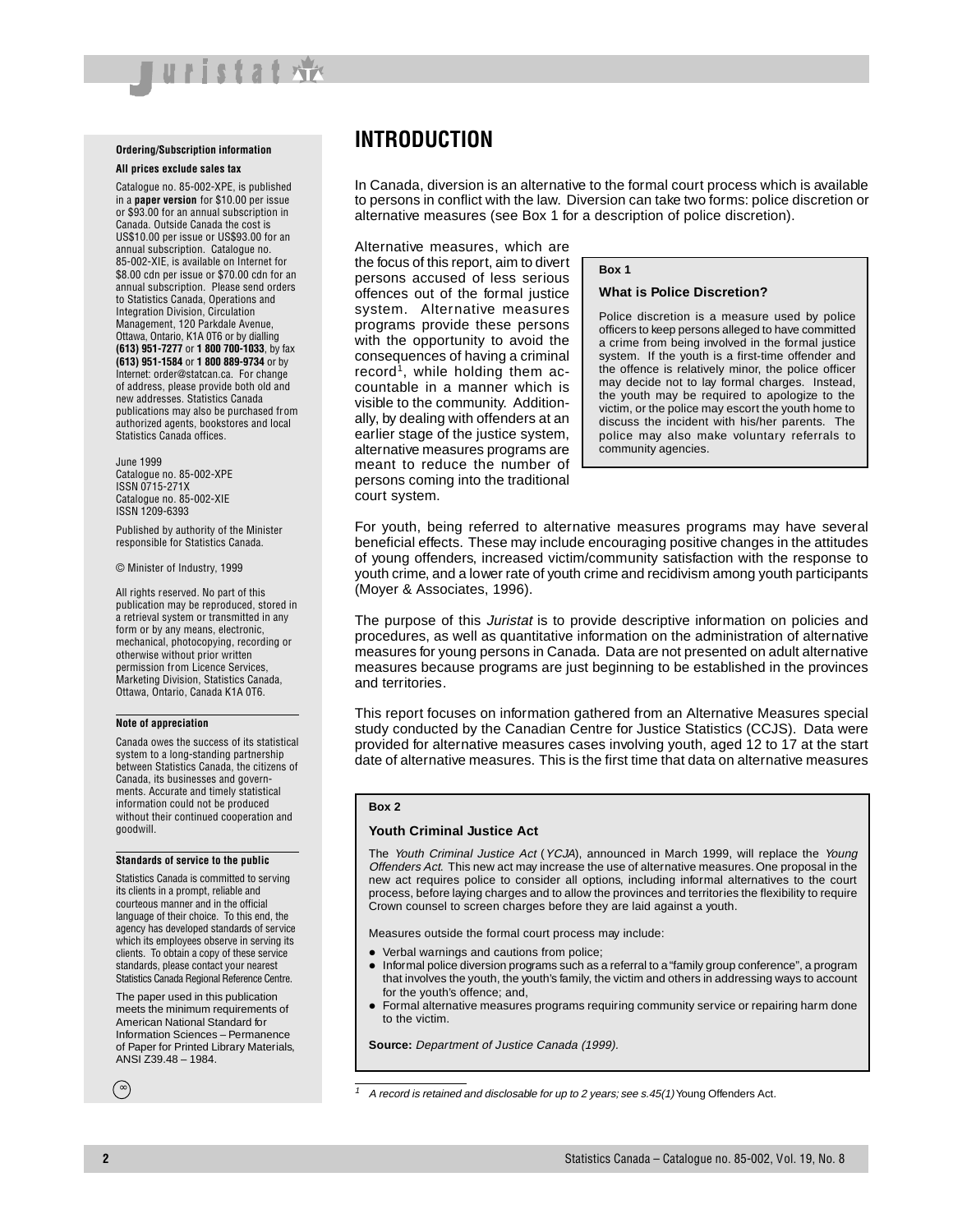

have been collected on a national level. In-depth analysis regarding the number of cases reaching agreement, an examination of seriousness of the offence, type of alternative measure, and outcome of cases is provided for 1997-98. For comparison purposes, information is presented on youth crime and court data. Please refer to the Methodology section for a more detailed discussion on these data sources.

The use of alternative measures differs from province to province. Some young people are diverted into alternative measure programs before they are charged, while others are diverted after they are charged. Furthermore, the types of alternative measures vary, as do the eligibility requirements (e.g. types of offences). Consequently, any comparisons of data on alternative measures should be done with caution.

#### **What are Alternative Measures?**

Youth alternative measures are formalized programs to which young persons who would otherwise proceed to court are dealt with through non-judicial, community-based alternatives. Alternative measures is a process which provides a young person with the opportunity to admit responsibility for criminal behaviour and participate in a program designed to best fit the circumstances. Some of these programs include: personal service to a victim; financial compensation to a victim; community service; educational sessions; personal or written apology; and essays or presentations related to the offence (see Box 3).

#### **Box 3**

#### **Most Common Types of Measures used in Canada**

Youth participating in alternative measures may be required to complete one or more measures within a set period of time. The following is an example of some of the most common types of measures used in Canada:

- Making Apologies through written or personal contact with the victim.
- Producing Essays or Posters that focus on crime prevention.
- Making Restitution /Compensation through financial compensation to the victim.
- Providing Personal Services to the victim where appropriate and desired by the victim.
- Participating in Educational Programs such as "Stoplift", which is aimed at educating people about shoplifting and its impacts on the community and businesses.
- Performing Community Service for a non-profit agency in the community (the maximum number of hours a person may be requested to complete varies across the country from 50 to 120 hours).
- Other measures include social skills improvement courses (in Quebec) and, in Manitoba, an option of implementing traditional consequences that focus on culturally-specific measures (particularly in Aboriginal communities).

**Source:** Stevenson, Tufts, Hendrick, and Kowalski (1998).

Generally, youth facing relatively minor charges and without previous records are eligible for alternative measures. The youth must acknowledge responsibility for the offence and agree to participate in the alternative measures process. If the alternative measures program is completed, the charge is withdrawn, in the case of post-charge alternative measures; or alternatively, in the case of pre-charge alternative measures, the alleged charge is not proceeded with. In either case, there is no permanent record of a guilty finding.

With respect to youth, provisions for the use of alternative measures are set out in section 4 of the Young Offenders Act (see Box 4). Within jurisdictions, alternative measures may be offered at the pre-charge stage (i.e., before the charges are laid), the post-charge stage (i.e., after the charges are laid), or both<sup>2</sup>.

#### **Box 4**

#### **Section 4 of YOA: The Legal Framework for the Operation of Alternative Measures Programs for Youth**

Alternative Measures are authorized by the Attorney General in each province and territory in accordance with s.4 of the YOA.

4 (1) Alternative measures may be used to deal with a young person alleged to have committed an offence instead of judicial proceedings under this Act only if:

- (a) the measures are part of a program of alternative measures authorized by the Attorney General or his delegate or authorized by a person, or a person within a class of persons, designated by the Lieutenant Governor in Council of a province;
- (b) the person who is considering whether to use such measures is satisfied that they would be appropriate, having regard to the needs of the young person and the interests of society;
- (c) the young person, having been informed of the alternative measures, fully and freely consents to participate therein;
- (d) the young person has, before consenting to participate in the alternative measures, been advised of his right to be represented by counsel and been given a reasonable opportunity to consult with counsel;
- (e) the young person accepts responsibility for the act or the omission that forms the basis of the offence that he is alleged to have committed;
- (f) there is, in the opinion of the Attorney General or his agent, sufficient evidence to proceed with the prosecution of the offence; and,
- (g) the prosecution of the offence is not in any way barred at law.

(2) Alternative measures shall not be used to deal with a young person alleged to have committed an offence if the young person:

- (a) denies his participation or involvement in the commission of the offence; or
- (b) expresses his wish to have any charge against him dealt with by the youth court.

With respect to adults, the proclamation of Bill C-41 in September 1996 provided for the establishment of formal adult alternative measures programs. These programs are authorized pursuant to section 717 of the Criminal Code (Canada) and provisions are quite similar to those for youth programs.

 $2$  Alternative measures programs for youth in Canada, with the exception of New Brunswick, Ontario and Yukon, are combined pre- and post-charge programs. In New Brunswick, Alberta and Manitoba, alternative measures operate at the pre-charge stage. In Ontario and Yukon, alternative measures are offered at the post-charge stage; although in Yukon, youth are occasionally referred pre-charge.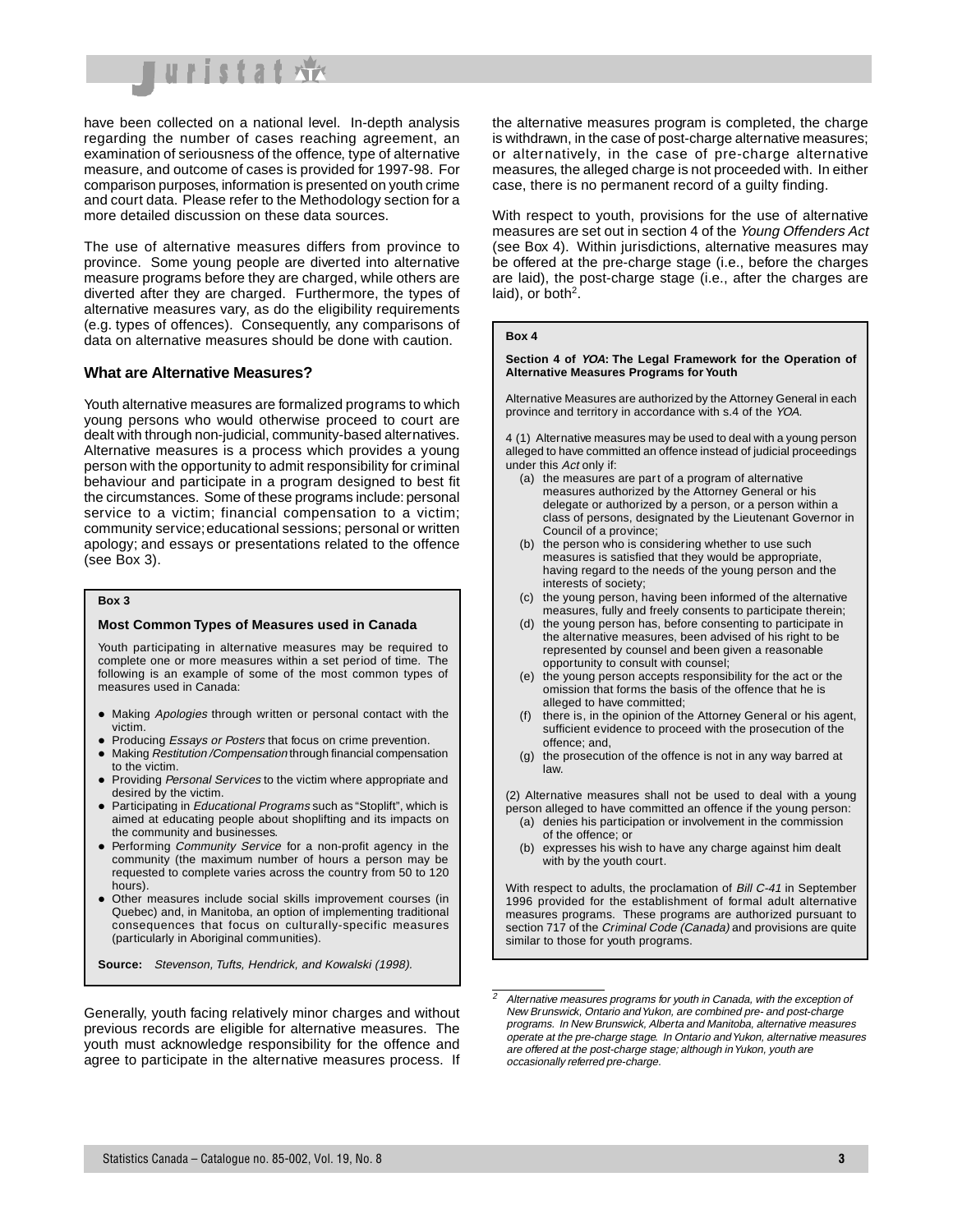

The delivery of alternative measures may be through government agencies such as probation services, through non-governmental organizations, or through Youth Justice Committees as allowed by section 69 of the Young Offenders Act.

## **THE ALTERNATIVE MEASURES PROCESS FOR YOUTH**

Figure 1 illustrates the alternative measures process for youth (for a more in-depth discussion of the alternative measures process, refer to MacKillop, 1999). In general, the alternative measures process comprises four basic stages: referral; authorization; agreement; and outcome. The young person may not complete all stages, because in each stage, several factors may influence the young person's actions and the administration of the process (Box 5 provides examples of alternative measures models in Saskatchewan and Ontario).

#### **Box 5**

#### **Examples of Alternative Measures Program Models for Youth**

#### **Saskatchewan**

In most instances police refer the case to prosecutors, who review the matter to determine if sufficient evidence exists to proceed to court. Referrals are pre- and post-charge. Young persons participate voluntarily and must accept responsibility for their offence(s). The program exists across the province. Victim-offender reconciliation is universally available, with other models practised in some locations:

- "Stoplift" in Regina and Saskatoon;
- Family Group Conference in Regina; and,
- **Forms of Justice Committees on the Onion Lake First Nation and** Shaunavon.

Services are delivered by youth workers, community agencies and contracts with individuals. Justice Committee members volunteer their services.

**Source:** Saskatchewan Social Services.

#### **Ontario**

In Ontario, alternative measures programs for youth are operated by two Ministries – one for 12- to 15-year-olds and one for 16- and 17-year-olds. Alternative measures in Ontario are based on a postcharge, Crown prosecutor-referred diversion model, where admission to the program is requested by the young person following the swearing of an information by the police. The Crown prosecutor makes an initial determination of eligibility, based on the review of the Crown Brief and the young person's application for alternative measures, if any. The matter is then referred to the provincial director who determines personal suitability and the appropriate alternative measure.

If the young person fails to complete the alternative measures program, the matter will be referred back to the Crown prosecutor with a report from the provincial director. At that time, the prosecutor may elect to take no further action, or proceed under ss. 579 (2) of the Criminal Code to recommence the prosecution.

**Source:** Ontario Ministry of the Attorney General, Ministry of Community and Social Services; Ontario Ministry of the Solicitor General and Correctional Services.

### **A young person is referred for alternative measures either before or after the police lay a charge**

In most provinces and territories<sup>3</sup>, referrals to alternative measures programs originate from the Crown Attorney. However, the police play an important role in the overall delivery of alternative measures programs. When called to investigate a specific incident, police generally have three options to consider in deciding how best to proceed. First, police in all jurisdictions can exercise discretion not to lay a charge, even where an infraction of the law has occurred. In such cases, the police may give a warning, send or accompany the young person home, and/or refer the youth to a community agency. The police also have the option of laying a charge, or completing a Crown Brief in jurisdictions where charge approval rests with the Crown Attorney. The third option that police have is that of recommending a referral to alternative measures.

### **Authorization for alternative measures depends on the Crown Attorney determining whether an alternative measures program is appropriate**

The role of the Crown Attorney in the alternative measures process is to review the case to determine whether there is sufficient evidence to support a charge and decide if an alternative measures program is appropriate. When the Crown Attorney is satisfied that the person should be referred to alternative measures, he/she will proceed with a referral to the appropriate organization responsible for delivering alternative measures. If the referral from the Crown Attorney is at the post-charge stage, as is always the case in Ontario and is an option in other jurisdictions, the Crown Attorney will usually enter a stay of proceedings (a temporary halt to court proceedings) until the process is completed.

Although victim participation is not a prerequisite to a person's participation in alternative measures, the victim's input is usually sought by the organization responsible for delivering alternative measures. The extent of victim participation in the alternative measures process and the role they play differs across the country and often within jurisdictions. Quite often, the process used to negotiate an alternative measures agreement in part defines the role of the victim. In Saskatchewan, for example, victim-offender mediation is often the process chosen to arrive at an appropriate measure. In such cases, the participation of the victim is significant and necessary, and in fact, should the victim choose not to participate, a surrogate victim (i.e. a person substituting for and/or taking the role of the victim in the alternative measures process, for example, Ontario uses probation officers) may be used so that the offender still derives the benefits of experiencing this type of mediation and victim awareness. In other jurisdictions where the process of negotiating an alternative measure consists of an interview with the offender, the victim may not be required to be present.

 $3$  In Manitoba and the Northwest Territories, the Crown Attorney may delegate the authority to refer persons to alternative measures to the police. In New Brunswick, police officers are designated attorney general agents for the purpose of alternative measures, and in Quebec; all referrals come from the Provincial Director.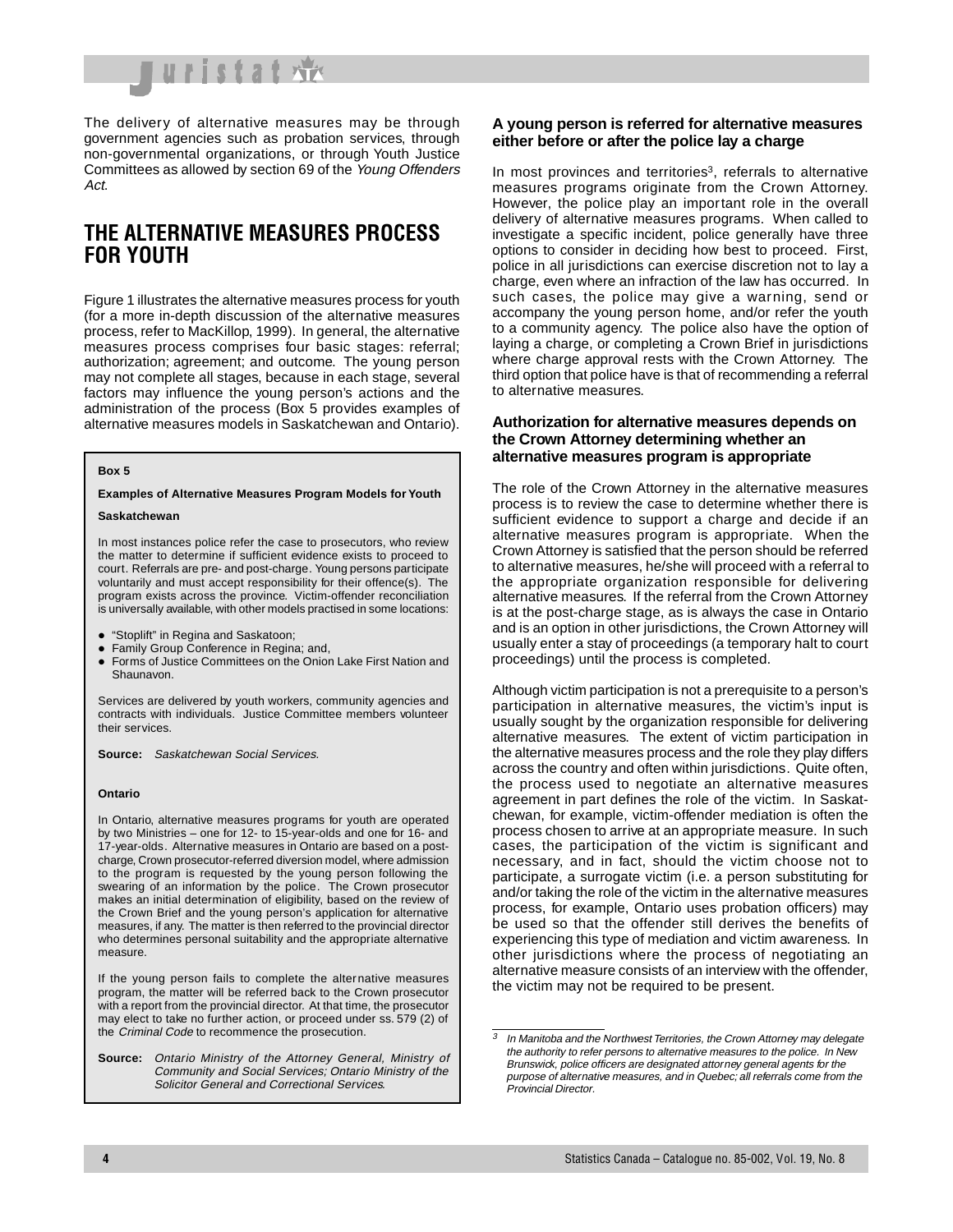

## **Figure 1: Alternative Measures Process for Youth**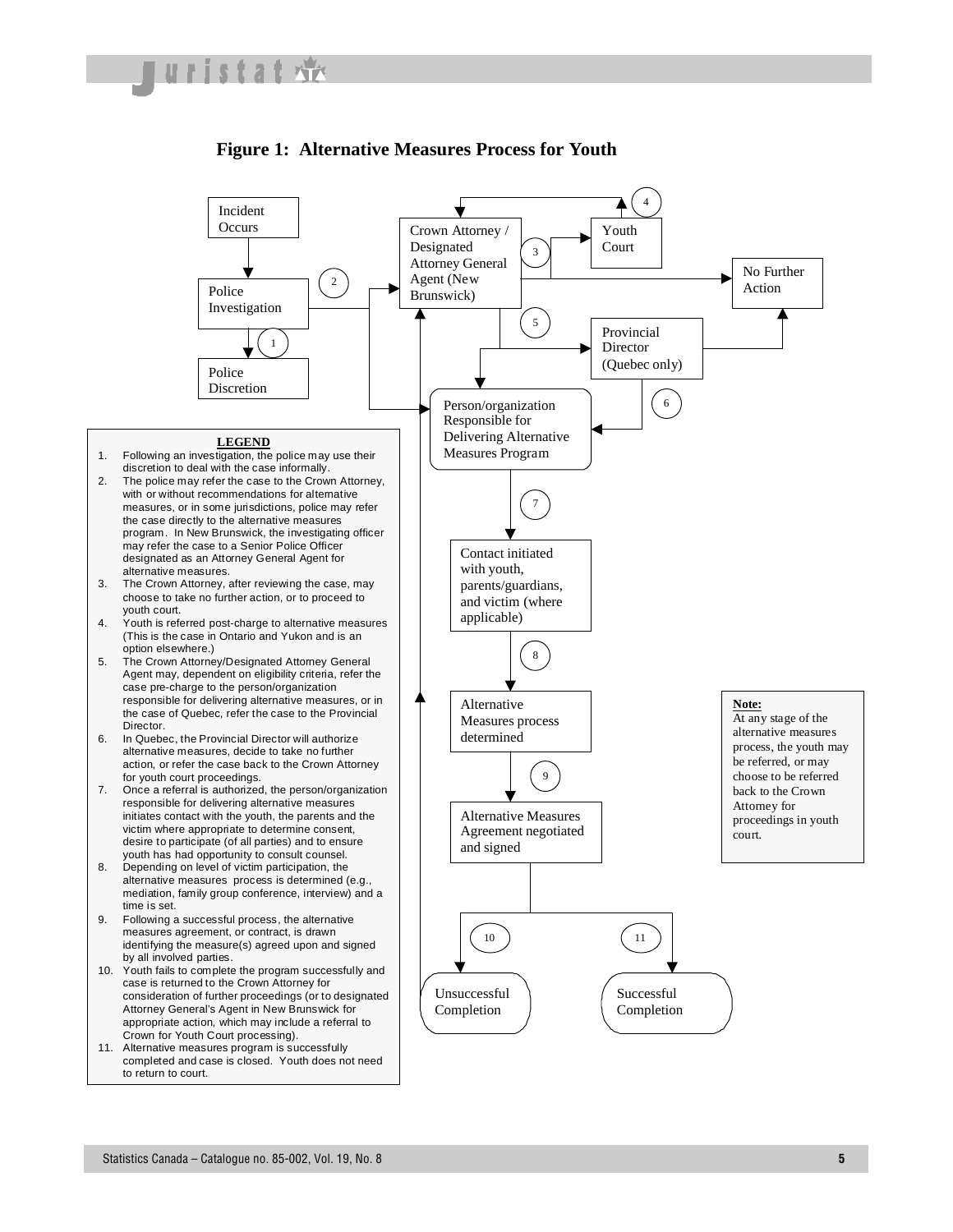

Across the country, there are some common policies with respect to the role of the victim(s). Generally, the organization responsible for delivering the alternative measures program assumes the responsibility for contacting the victim. This is often done to determine if the victim would like to participate in the alternative measures process and to identify the impact of the offence, including financial or property loss, and any other implications the offence has had on the victim. Quite often, the victim may be asked for recommendations concerning ways in which reparation could be made. Although victim participation is desirable in alternative measures, if the victim chooses not to participate this will not affect the eligibility of an offender for the program.

### **An agreement is reached with the young person**

Once all parties (e.g., local justice committee, probation officer, the youth, community-based agency or other persons delivering the alternative measures program) agree to an alternative measures program, an agreement is drafted. The terms and conditions of the agreement are tailored to fit the circumstances of the offence, taking into account the attitude and motivation of the person as well as the needs and concerns of the community.

### **A youth case is closed if the terms of the alternative measures agreement are fully satisfied**

When the terms of the alternative measures agreement are fully satisfied, the case is closed and charges (if it is a postcharge referral), which were previously stayed, are withdrawn at another court appearance. The organization responsible for delivering alternative measures usually forwards notification of completion of the alternative measures to the Crown or the original referral agent.

# **CASE CHARACTERISTICS**

As mentioned earlier, three things can happen to a youth who is suspected of a criminal offence: the youth can be diverted through police discretion, referred to alternative measures, or processed through the courts. The use of these three measures is interrelated. For example, the use of police-based discretion to divert youth will mean a smaller number of cases to resolve through alternative measures or youth court. But a post-charge referral to alternative measures will mean that a case is counted twice – once as a youth court case and once as an alternative measures case.

In 1997-98, excluding data from British Columbia<sup>4</sup>, there were 32,872 youth cases in alternative measures in Canada<sup>5</sup>. This means that, for every 10,000 youth in Canada in 1997-98, 134 participated in alternative measures. In comparison, 430 youth per 10,000 were charged in 1997 (Canadian Centre for Justice Statistics, Uniform Crime Reporting Survey, 1998) and 400 cases per 10,000 were brought to youth court in 1997-98 (Canadian Centre for Justice Statistics, Youth Court Survey,  $1999)^6$ .

## **The Prairie provinces had higher rates of youth participating in alternative measures than other provinces and territories**

Among the jurisdictions, the Prairie provinces tended to have higher rates of participation in alternative measures than other provinces and territories (see Figure 2). Alberta had the highest youth participation rate in alternative measures<sup>7</sup>. For every 10,000 youth in Alberta, 359 reached an agreement for alternative measures. The Northwest Territories had the second highest rate (312), followed by Manitoba (201) and Saskatchewan (179). Ontario  $(81)^8$  had the lowest youth participation rate in alternative measures.





<sup>1</sup> Excludes British Columbia.

**Sources:** Canadian Centre for Justice Statistics. Alternative Measures Special Study (1997-98) and the Youth Court Survey (1997-98). Statistics Canada, Demography Division (1998). Post-Censal Estimates, as of July 1st, Ottawa.

<sup>4</sup> British Columbia is not included in the national figures because complete data were not available (i.e. there was no information on caution letters).

- <sup>5</sup> For the purpose of the report, analysis will be based on cases that have reached agreement to participate in the alternative measures process. An agreement can be signed or unsigned by the youth and more than one agreement can be reached for a case at the same time. A youth who has reached at least one agreement is counted as one case reaching agreement. This count is the number of cases opened.
- <sup>6</sup> For comparison purposes, British Columbia has been excluded.
- <sup>7</sup> Alberta's high rate of youth participation is partly explained by their use of caution letters, which accounted for 21% of their active caseload in 1997-98. <sup>8</sup> Post-charge alternative measures cases are counted twice (as a alternative
- measures case and a court case) which inflate the rates presented.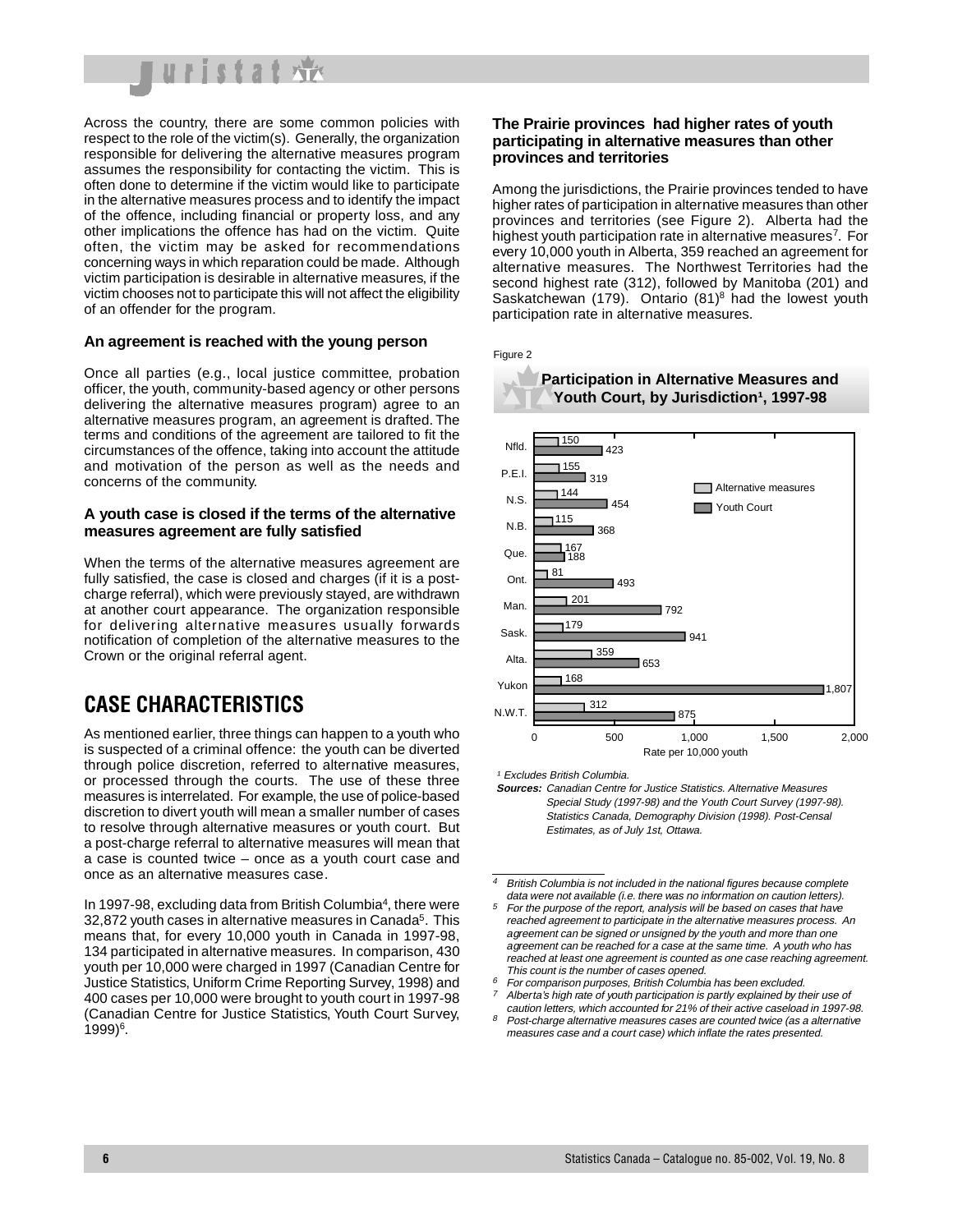

As also illustrated in Figure 2, in all jurisdictions there were higher rates of youth brought to court than were participating in alternative measures. The ratio was about 3 to 1. However, the extent of this difference varied among the jurisdictions. The largest difference (11 to 1) was in Yukon, which had the highest rate of youth being brought to court (1,807 per 10,000 youth), but a fairly low youth participation rate in alternative measures (168). In contrast, Quebec had similar rates for youth in court and alternative measures (188 and 167, respectively), meaning Quebec had the greatest use of alternative measures relative to courts.

The patterns in youth court were similar to that found for alternative measures. Most Prairie provinces had higher rates of youth being brought to court than other jurisdictions. Yukon had the highest rate of youth cases brought to court (1,807) followed by Saskatchewan (941), the Northwest Territories (875), Manitoba (792) and Alberta (653). These jurisdictions also had the highest rates of participation in alternative measures.

## **Females made up a larger proportion of total participants in alternative measures than the proportion charged or brought to youth court9**

Even though females represent a small proportion of the total number of young offenders, proportionately they were more likely than their male counterparts to participate in alternative measures than to be charged with a federal statute offence or to be brought to youth court. Females accounted for 36% of youth cases in alternative measures compared to 22% of youth who were charged and 21% of cases brought to youth court. This proportion (36%) was similar across jurisdictions, with the exception of the territories. Females accounted for 11% of the youth cases involved in alternative measures in the Northwest Territories, and 25% in Yukon.

### **Almost two-thirds of youth participating in alternative measures were 15 years of age or older**

According to a non-representative sample of police data (Canadian Centre for Justice Statistics, Revised Uniform Crime Reporting Survey, 1997), the peak age for involvement in criminal activity differs for male and female youth. The largest proportion of female youth accused of an offence are 14 to 15 years of age (43%). Accused male youth are most likely to be 16 or 17 years old (49%).

The median age for youth in alternative measures in Canada was 1510. Approximately two-thirds (63%) of youth in alternative measures were 15 years of age or older. This pattern was similar across provinces and territories. As shown in Figure 3, the age of males and females in alternative measures differed. The largest proportion of males were 16 (23%) or 17 years of age or older (23%). Females were slightly younger, with similar proportions aged 14 through 16 years

#### Figure 3

## **Age and Sex of Youth in Alternative Measures, 1997-981**



<sup>1</sup> Data unavailable for Quebec. **Source:** Canadian Centre for Justice Statistics, Alternative Measures Special Study (1997-98).

of age in alternative measures (21%, 22% and 21%, respectively).

## **The representation of Aboriginal youth in alternative measures is similar to that of youth admitted to custody**

Aboriginal youth are disproportionately represented at all levels of the criminal justice system, including in alternative measures programs. While representing 4% of the Canadian youth population, Aboriginal youth accounted for 12% of alternative measures cases in jurisdictions that were able to provide data<sup>11</sup>. In comparison, Aboriginal youth represented 15% of youth admitted to open custody facilities, 16% to secure custody facilities and 15% of youth on probation (Canadian Centre for Justice Statistics, Youth Custody and Community Services Survey, 1999).

As illustrated in Figure 4, the largest proportion of Aboriginal youth participating in alternative measures was in Saskatchewan. Aboriginal youth accounted for 15% of the youth population, while accounting for 36% of alternative measures cases. Aboriginal youth were over-represented in all jurisdictions with the exception of Prince Edward Island.

 $\overline{9}$  Data unavailable for Quebec.

 $10$  The age of the young person is recorded at the start date of alternative measures.

<sup>11</sup> Data were unavailable from Newfoundland, Quebec, Manitoba and the Northwest Territories. Therefore, population data also exclude these jurisdictions.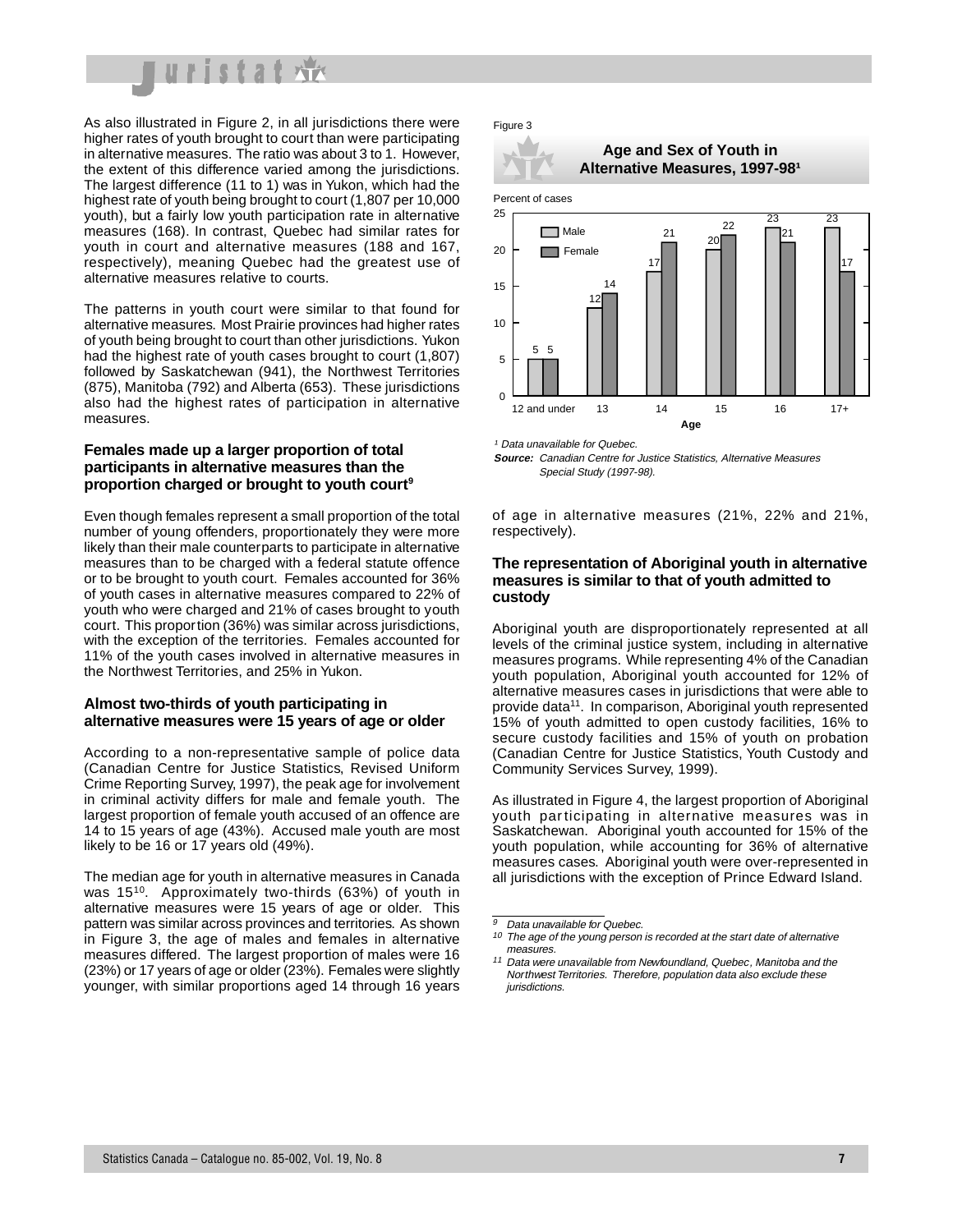

Figure 4

**Proportion of Aboriginal Youth in Alternative Measures and Aboriginal Youth**  Population, by Jurisdiction, 1997-98<sup>1</sup>





<sup>1</sup> Data unavailable for Newfoundland, Quebec, Manitoba and the Northwest Territories.

**Sources:** Canadian Centre for Justice Statistics. Alternative Measures Special Study (1997-98).

Statistics Canada, Demography Division (1998). Post-Censal Estimates, as of July 1st, Ottawa.

## **Over one-half of the cases involved theft under \$5,000**

Generally, alternative measures have been used for less serious offences. However, with respect to the offences that are considered eligible for alternative measures, there is considerable variation across the country. In Quebec, for example, all offences are eligible for consideration for alternative measures. In New Brunswick and British Columbia, lists of offences for alternative measures have been developed. In the other provinces and territories, offences that are generally considered ineligible for alternative measures include murder, manslaughter, major assault, sexual assault, offences involving domestic violence, drug offences and offences related to impaired driving. The decision to include or exclude offences for consideration is usually a reflection of the needs of the jurisdiction. In some cases, such as the Northwest Territories, this decision reflects the specific needs and abilities of a local community as identified by the local justice committee.

In the majority of alternative measures cases in Canada for which data were available, the most serious offence was for a property-related crime<sup>12</sup> (70%). A further 8% of youth had committed violent offences, and 17% committed other Criminal Code offences (e.g., mischief). The remaining 5% involved other federal statute offences or other offences. Detailed offence categories revealed that theft under \$5,000 accounted for the largest proportion of crimes (57%) committed by youth in alternative measures (see Figure 5). The next largest proportion of offences (7%) were common assault, other property (e.g., arson, stolen goods and fraud) and other Criminal Code offences. This is similar to the offending patterns for youth court cases. These findings were consistent among the provinces and territories, with the exception of British Columbia. In British Columbia, the largest proportion of youth in alternative measures had committed "other" Criminal Code offences (44%) – mostly, mischief.

#### Figure 5



**Youth Alternative Measures Cases,**  by Most Serious Offence, 1997-98<sup>1</sup>



<sup>1</sup> Data unavailable for Quebec, Ontario (16 and 17 year olds) and the Northwest Territories.

² 'Other' includes offences such as offences against the administration of law and justice, impaired operation/related violations, firearms, other offensive weapons, etc.

**Source:** Canadian Centre for Justice Statistics. Alternative Measures Special Study (1997-98).

## **In Prince Edward Island, Manitoba, Alberta and Yukon, the majority of youth participating in alternative measures were first-time offenders**

Only a few jurisdictions were able to provide data on prior criminal history<sup>13</sup>. In these jurisdictions, less than 1% of youth participating in alternative measures had prior findings of guilt. Similarly, only 2% of youth had prior experience in alternative measures. This is not surprising since alternative measures are typically aimed at first-time offenders.

Of the youth participating in alternative measures, most had committed only one offence (89%) in relation to the current case<sup>14</sup>. Nine percent had committed two offences, and 2% had committed more than two offences.

<sup>12</sup> Quebec, Ontario (16 and 17 year olds) and the Northwest Territories were unable to provide data for the "most serious offence".

<sup>13</sup> Data on prior findings of guilt were available from Prince Edward Island, Manitoba, Alberta and Yukon. Data on prior alternative measures experience were also available from New Brunswick and Alberta.

<sup>14</sup> Data were available from Prince Edward Island, Ontario (12 and 15 year olds), Alberta and Yukon.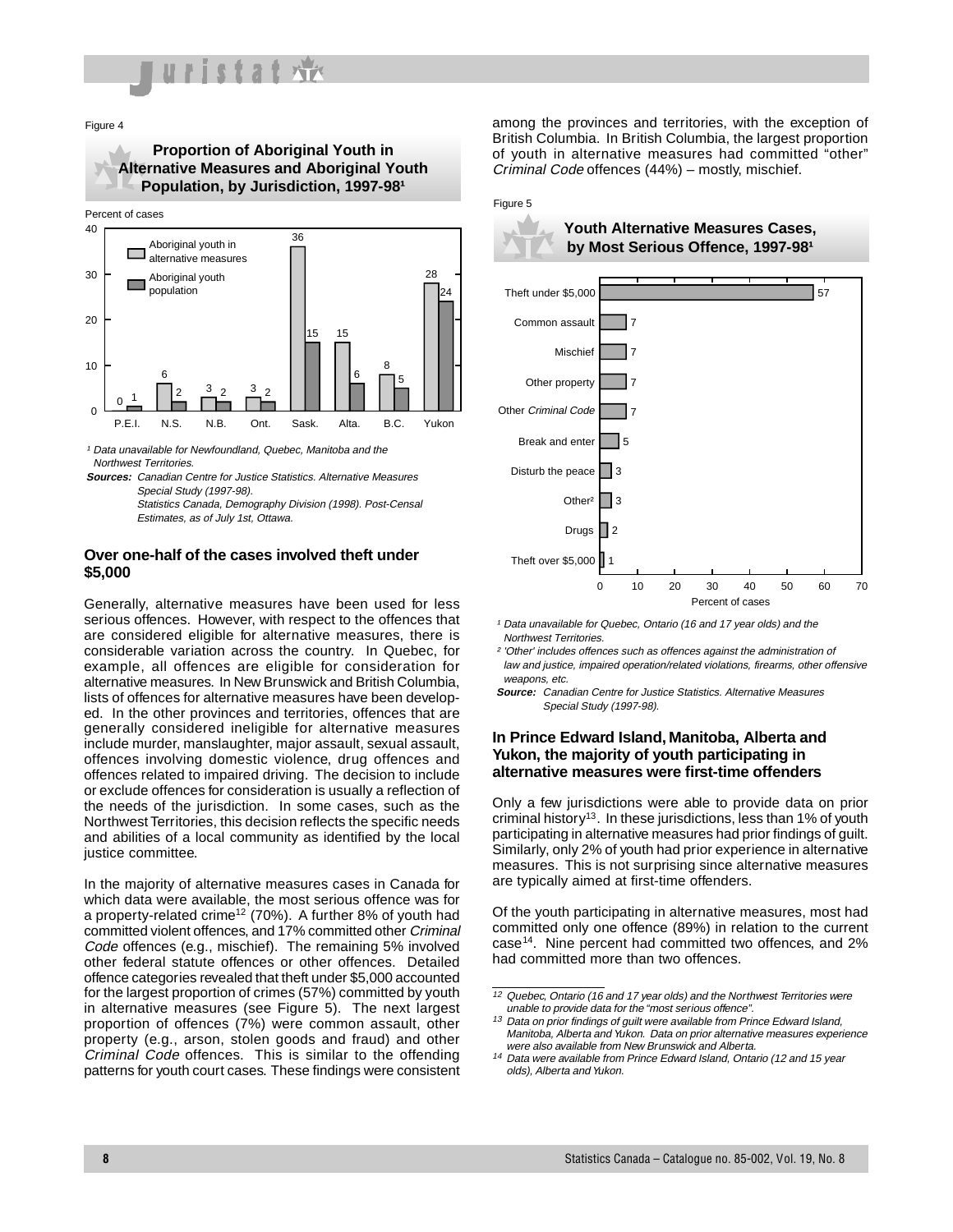

## **Alleged offences were most often committed against a business rather than a person**

Information on the type of victim for alternative measures cases was available from only a few jurisdictions. The type of victim is based on the most serious offence<sup>15</sup>. In Newfoundland, New Brunswick, Yukon and Prince Edward Island, about one-half of the victims were a business (55%, 50%, 50% and 43%, respectively). The next largest category of victims in these jurisdictions were persons (20%, 29%, 39% and 40%, respectively). In Saskatchewan, the most common type of victim was a person (63%), followed by a business (29%).

### **Community service was the most common alternative measure administered to youth in Canada16**

The alternative measures agreement identifies the terms and conditions of the young persons participation in alternative measures (see Box 6 for an example of alternative measures). A youth may be requested to complete one or more measures for varying periods of time in the community. The organization responsible for delivering alternative measures also has the option of imposing no measures, particularly in cases where the offender has already made reparation to the victim or where the parents have imposed some sanctions on the young person.

As demonstrated in Figure 6, the most frequent type of alternative measure administered to youth in Canada was community service (22%), followed by apologies (18%), and 'other' alternative measures (13%). Personal service and counselling tended to be given the least frequently (2% and 1%, respectively). It should be noted that more than one type of alternative measure can be identified, so it is possible that some alternative measures, such as apologies, were given in conjunction with other types of alternative measures.

There was some variation among the jurisdictions in the type of alternative measures administered. For instance, in Yukon, the most common type of alternative measure administered to youth was supervision (32%). In Quebec, a fairly large proportion of youth were given social skills improvement courses (40%). Quebec was the only jurisdiction which administered social skills improvement courses as part of alternative measures. In Manitoba, the most frequent alternative measure administered to youth was a parental action letter (30%). Alberta<sup>17</sup> and British Columbia also administer a similar type of letter, referred to as a caution letter.

There were no substantial differences in the type of alternative measures administered to males and females.

Community service and personal service hours were collected to determine the average time that a youth participates in alternative measures<sup>18</sup>. For those jurisdictions that provided data, the majority of youth performing community services spent between 1 and 49 hours (95%). This was similar for youth participating in personal services (94%).







1 More than one type of alternative measures can be recorded per case.

- ² Data unavailable for Ontario (16 and 17 year olds); and excludes 15%
- of cases for which the type of alternative measures is unknown. <sup>3</sup> Social Skills Improvement program is only offered in Quebec.
- <sup>4</sup> Excludes British Columbia.
- **Source:** Canadian Centre for Justice Statistics. Alternative Measures Special Study (1997-98).

#### **Box 6**

#### **Community Service - An Example of Alternative Measures**

Community service programs (as with personal service to the victim) are an opportunity for the youth to personally and directly make an effort to provide restitution. The accused person completes a specific number of volunteer hours at an approved community agency as specified in the alternative measures agreement. The real value of community service may be realized when:

- A community placement agency feels a genuine commitment to working with youth;
- The youth has a genuine understanding of the meaning of, and their own responsibility for making restitution;
- Work is real and not demeaning;
- Work is demanding without being punitive; and,
- Parents take an active interest in the youth's community service placement and actually visit the site.

**Source:** Montgomery (1997).

- <sup>16</sup> Type of alternative measures data were unavailable for Ontario (16 and 17 year olds).
- <sup>17</sup> In Alberta, the type of alternative measure, other than caution letters, was not available (the type of alternative measure was unknown for 80% of cases).
- $18$  Data were not available from Newfoundland, Nova Scotia, New Brunswick, Quebec, Ontario, Alberta, Yukon and the Northwest Territories. As well, British Columbia was unable to provide data for personal service.

 $15$  In cases where the alleged offence took place in a small business, which was housed in a private dwelling, this is scored as a place of business.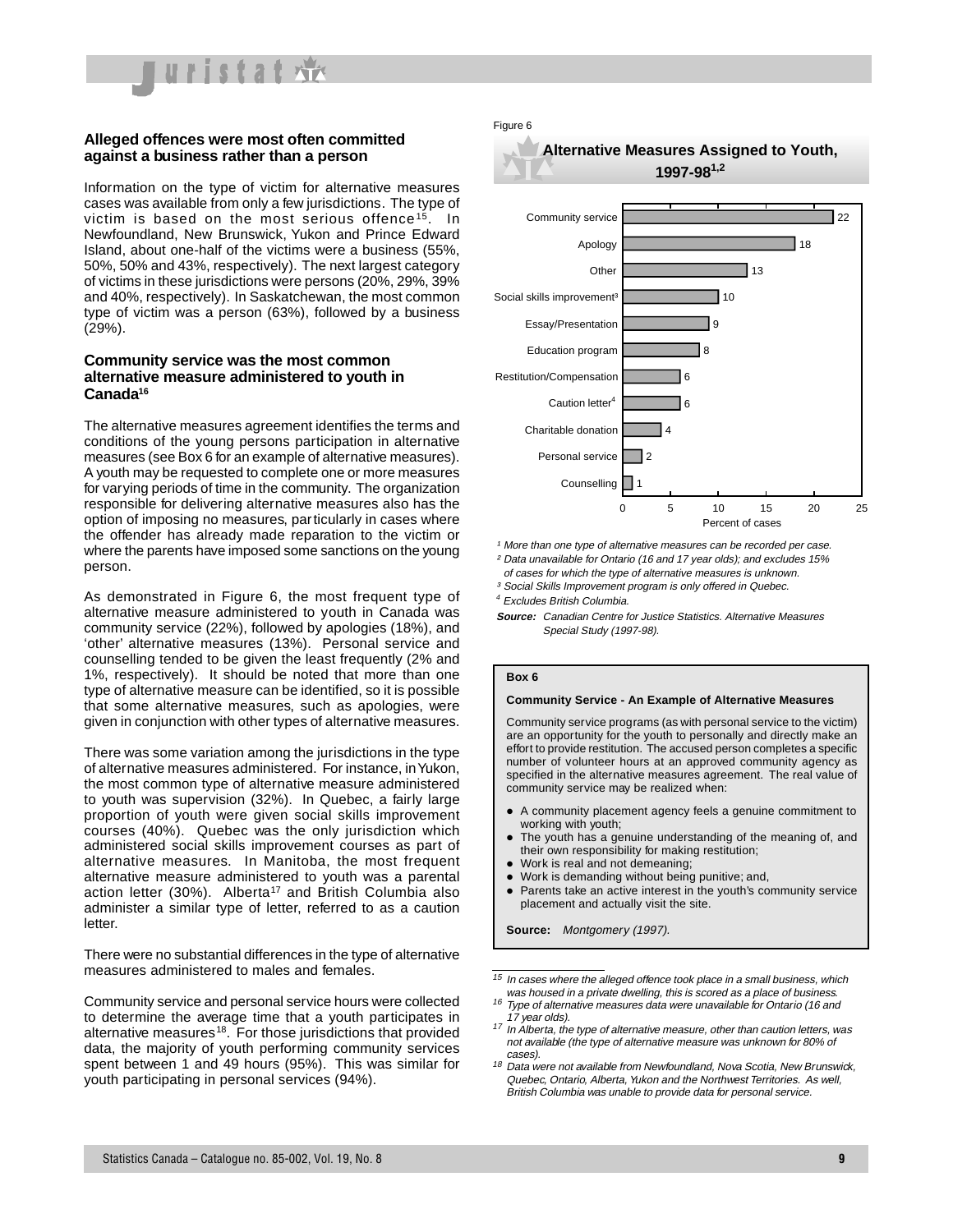

The amount of money that youth were required to pay for restitution/compensation and charitable donations was also examined<sup>19</sup>. Among those jurisdictions that were able to provide data, the largest proportion of youth ordered to pay restitution/compensation were required to pay \$150 or more (36%). A further one-third (34%) were ordered to pay less than \$50. Of those youth required to donate to a charity, the largest proportion paid less than \$50 (74%).

## **The majority of cases in alternative measures were successfully completed**

A youth is considered unsuccessful in alternative measures at two distinct points in time: when the youth does not enter into an agreement for whatever reason; or, when the youth does not complete the terms and conditions of his/her agreement (e.g. when the youth: cannot be located; shows an unwillingness to complete the terms and conditions of the alternative measures agreement; refutes his/her earlier acceptance of the responsibility or involvement in the alleged offence(s))

Of the cases that were closed in 1997-98, 89% of youth successfully completed all measures agreed to<sup>20</sup>. Another 1% partially completed their measures. Equal proportions of males and females successfully completed alternative measures (88% and 89%, respectively).

Successful completions varied among provinces and territories. As demonstrated in Figure 7, the proportion of youth who successfully completed alternative measures ranged from 71% in British Columbia<sup>21</sup> to 98% in Newfoundland.

Detailed information examining the completion rate by type of alternative measure was available for Manitoba and Ontario (12- to 15-year-olds). All youth in Manitoba who received parental action letters had successful completions. Personal services to the victim and charitable donations were the most common alternative measures with successful completions in Ontario (97% each). These findings were similar among males and females, with the exception of restitution or compensation to the victim in Ontario. Ninety-five percent of males participating in restitution or compensation to the victim successfully completed the alternative measures program compared to 86% of females. There were no significant differences for successful completions among age groups or for Aboriginal youth.

Procedures for non-compliance vary across Canada. If a youth is alleged to have committed a new offence while in alternative measures, this may not affect the young person's right to continue with the current alternative measures, except in cases where custody is required. In a case where the young person is no longer willing to complete the alternative measures, the supervising agency may close the case without any further action, or refer it back to the Crown Attorney. The Crown may consider another term in alternative measures, prosecute the case in court, or close the case and take no further action.

#### Figure 7





<sup>1</sup> Data unavailable for Quebec, Ontario (16-17), Alberta and the Northwest Territories.

**Source:** Canadian Centre for Justice Statistics. Alternative Measures Special Study (1997-98).

## **METHODOLOGY**

### **Alternative Measures Survey**

The information presented in this *Juristat* is derived from an Alternative Measures survey developed by the Canadian Centre for Justice Statistics. The survey was developed to provide statistical information on the administration of alternative measures for youth in Canada. The survey collected aggregate and micro-data, depending on the capabilities of jurisdictions. All provinces and territories responded to the survey. Manitoba and Ontario were the only jurisdictions that provided micro-data, and the latter only for 12 to 15-year-olds.

The unit of analysis that is used in the Alternative Measures survey is the case. A case refers to one person's activity in the alternative measures program for an incident. An incident

<sup>19</sup> Data were not available from Newfoundland, Nova Scotia, New Brunswick, Quebec, Ontario, Alberta, and the Northwest Territories. As well, Manitoba does not use this type of measure.

<sup>&</sup>lt;sup>20</sup> Data were not available from Quebec, Ontario (16 and 17 year olds), Alberta, and the Northwest Territories.

<sup>21</sup> The lower success rate in British Columbia may partly be explained by the exclusion from the data of caution letters and no further action (where, by definition, there is 100% compliance).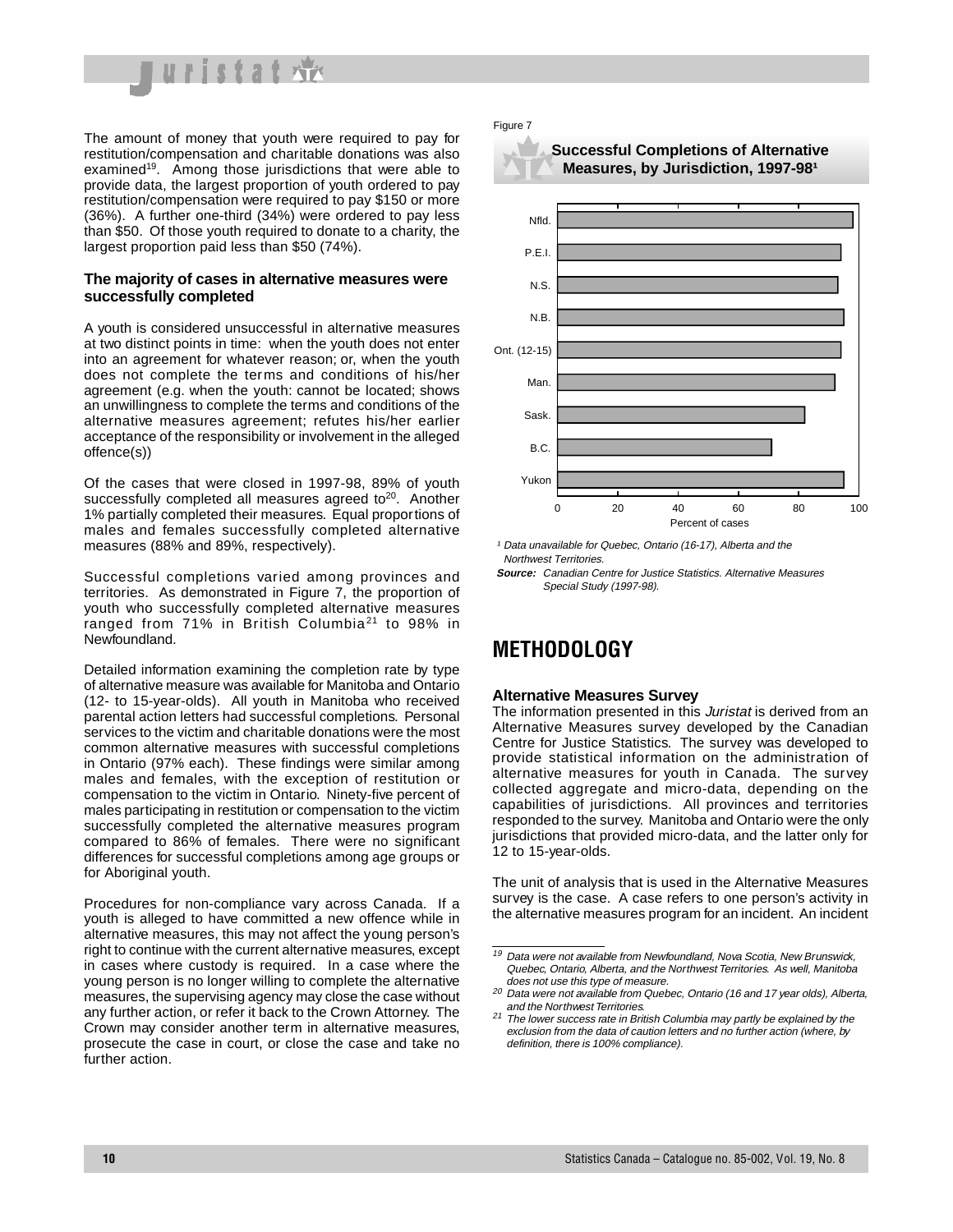

is a specific event wherein the person is alleged to have committed one or more related offences, with or without victims. "Related" refers to a sequence of criminal actions which occur at the same location or where one action led to the occurrence of another. The focus of this survey is on cases for which an agreement for alternative measures has been reached. A case reaching an agreement refers to a case in which a young person agrees to participate in the alternative measures process.

Discussions of offences are based on the seriousness of an offence according to the type of offence and its potential impact on the person as per the Revised Uniform Crime Reporting (UCR) Offence Seriousness Index. One "most serious offence" (MSO) is counted for each case reaching agreement. In a case where there is only one offence, that offence is the most serious. In a case where there is more than one offence, the MSO is determined by the most serious offence severity scale.

#### **Uniform Crime Reporting (UCR) Survey**

The UCR Survey has been collecting summary information on crime from police agencies across Canada since 1962. This survey records the number of criminal incidents that come to the attention of the police. It includes the number of reported offences and the number of actual offences (excluding those that are unfounded), the number of offences cleared by charge, the number of persons charged by sex and by adult/ youth breakdown.

#### **Revised Uniform Crime Reporting (UCRII) Survey**

The UCRII Survey captures detailed information on individual criminal incidents reported to the police, including characteristics of victims accused persons and the incidents. In 1997, 179 police forces in six provinces reported to the UCRII. The data represent 48% of the national volume of crime, and the reader is cautioned that these data are not nationally representative.

### **Youth Court Survey (YCS)**

Another data source used in this Juristat is the Youth Court Survey (YCS). The survey includes Criminal Code and other federal statute offences heard in youth court for youth aged 12 to 17 at the time of the offence. The unit of analysis used for the YCS is the case, which is defined as one or more charges lay against a young person and presented in a youth court on the same date. Case counts are categorized by the most serious charge, most serious decision and most serious disposition. Consequently, less serious charges, decisions and dispositions are under-represented.

## **REFERENCES**

Canadian Centre for Justice Statistics (1998). Canadian Crime Statistics, 1997. Catalogue no. 85-205-XPE. Minister of Industry: Ottawa.

Canadian Centre for Justice Statistics (1999). Youth Court Statistics, 1997-98. Catalogue no. 85-522-XPB. Minister of Industry: Ottawa.

Canadian Centre for Justice Statistics (1999). Youth Custody and Community Services in Canada, 1997-98. Catalogue no. 85-546-XPE. Minister of Industry: Ottawa.

Department of Justice Canada (1999). Fact Sheets, Youth Criminal Justice Act. Department of Justice Canada: Ottawa.

MacKillop, B. (1999). Alternative Measures in Canada,1998. Catalogue no. 85-545-XPI. Minister of Industry: Ottawa.

Montgomery, A. (1997). Alternative Measures in Nova Scotia: A Comprehensive Review. Department of Justice: Nova Scotia.

Moyer, S. and Associates (1996). A Profile of the Juvenile Justice System in Canada. Report to the Federal-Provincial-Territorial Task Force on Youth Justice. Department of Justice Canada: Ottawa.

Ontario Ministry of the Attorney General, Ministry of the Solicitor General and Ontario Correctional Services and Ministry of Community and Social Services. Alternative Measures Program: Policy and Procedures Manual. Ontario.

Saskatchewan Social Services. Alternative Measures Program Caseworkers Manual. Saskatchewan.

Stevenson, K., Tufts, J., Hendrick, D., and Kowalski, M. (1998). A Profile of Youth Justice in Canada. Catalogue no. 85-544- XPE. Minister of Industry: Ottawa.